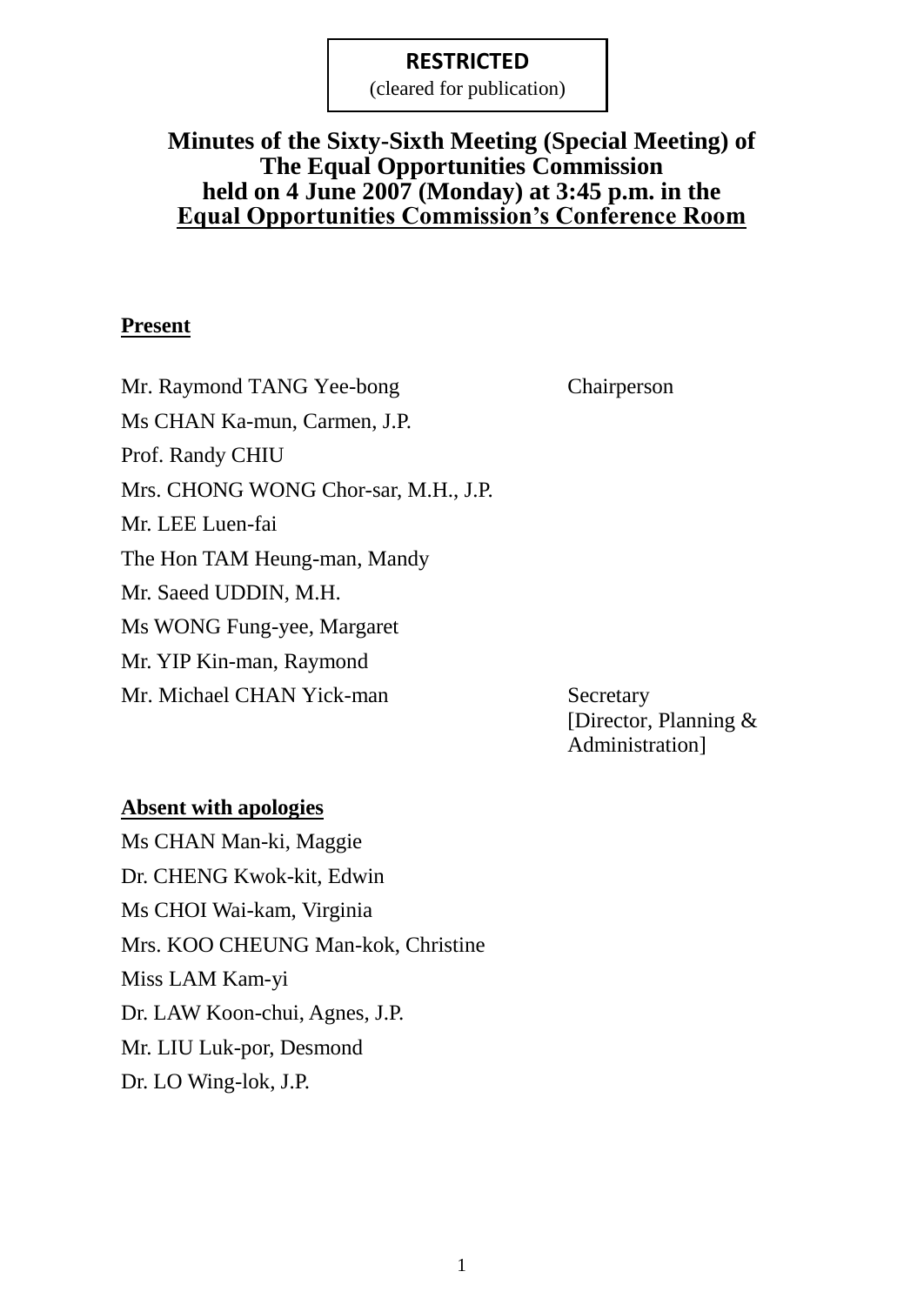(cleared for publication)

## **In attendance**

Mr. Joseph LI Siu-kwai Director, Operations Mr. Herman POON Lik-hang Chief Legal Counsel Dr. Ferrick CHU Head, Policy and Support Miss Gloria YU Senior Equal Opportunities

Officer, Administration & Personnel

# **I. Introduction**

1. The Chairperson (C/EOC) welcomed all Commission Members (Members), in particular two new Members to this Special EOC Meeting, which was convened upon receipt of a request for discussion from a Member, regarding a paper circulated to Members on 21 May 2007 on "Advanced Training Seminar on the Legislation on Promotion of Equal Employment Opportunities in Nanchang, Jiangxi on 8-12 June 2007", and seeking a decision via paper circulation.

2. Apologies for absence were received from Ms Maggie CHAN, Dr. Edwin CHENG, Ms Virginia CHOI, Mrs. Christine KOO, Ms LAM Kam-yi, Dr. Agnes LAW, Mr. Desmond LIU and Dr. LO Wing-lok due to clash of meetings / other out of town engagements.

## **II. Discussions**

# **Advanced Training Seminar on the Legislation on Promotion of Equal Employment Opportunities in Nanchang, Jiangxi on 8-12 June 2007**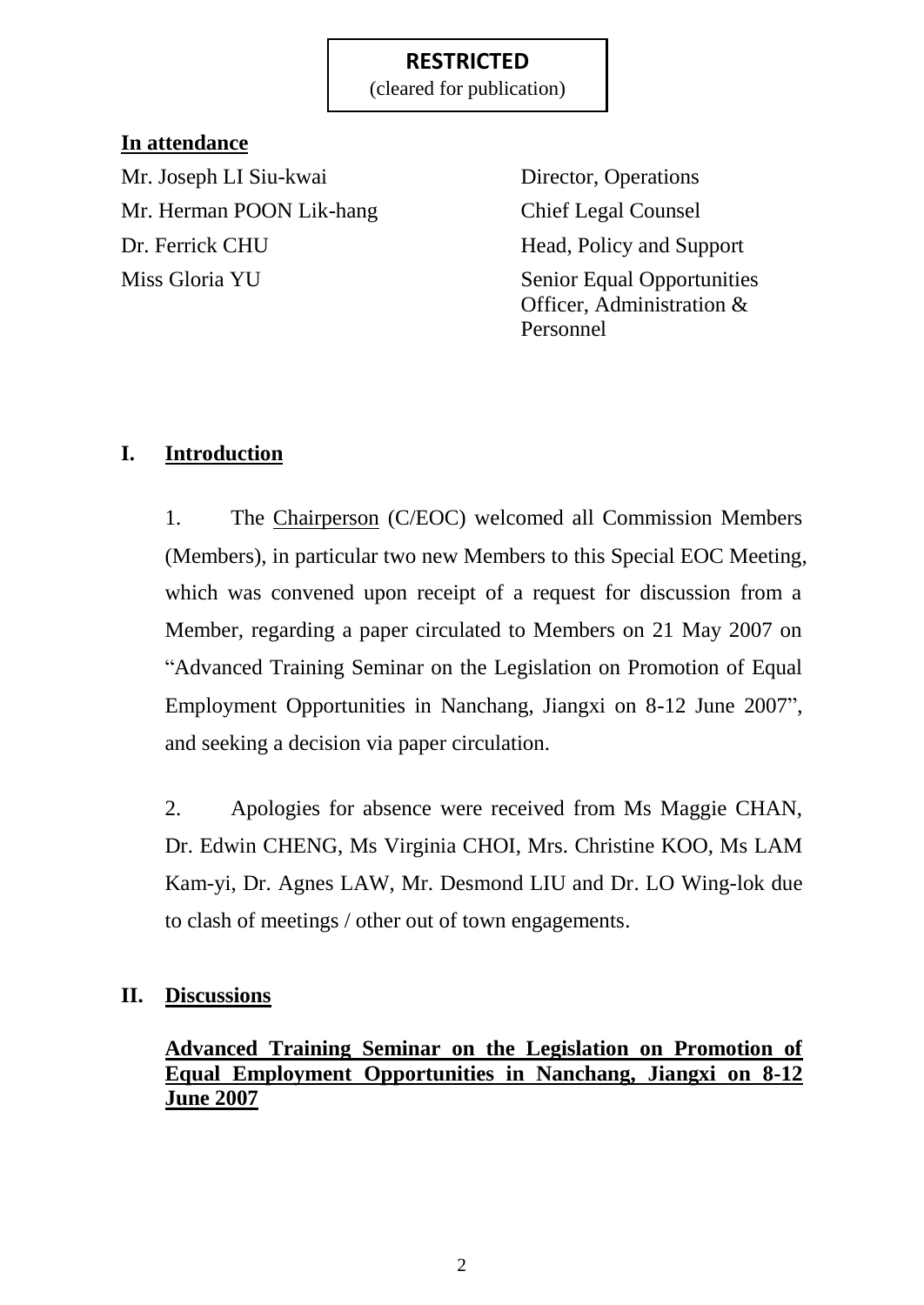(cleared for publication)

3. C/EOC informed that prior to the meeting, the EOC Office had received a total of 15 returns from Members approving C/EOC and an EOC staff member, Ms Florence CHAN, to attend the "Advanced Training Seminar on the Legislation on Promotion of Equal Employment Opportunities in Nanchang, Jiangxi" to be held from 8 to 12 June 2007. On the other hand, there was 1 request received from a Member for discussion of the matter, hence, this Special Meeting was convened. He invited the Member who had requested for discussion of the matter to speak on the subject.

4. The Member confirmed that she did not object to C/EOC's and the staff member's participation in the above-mentioned training seminar. However, as there were some new developments on the Race Discrimination Bill during the current legislative process, she requested for discussion of the matter and she could also update Members with the new developments and asked if C/EOC and the staff member would cover race discrimination in their sharing at the training seminar.

5. The same Member added that legislators were very concerned with the many exceptions in the Race Bill such as exclusion of Mainlanders from the protection, exception for language, sunset clause for small and medium sized enterprises (SMEs) and other regulatory inconsistencies. There was now a possibility that the examination of the Bill might be suspended and eventually the Bill might not be passed. She was therefore concerned that any sharing of the Race Bill at the training seminar might give a wrong message and she would like to know the main theme of the seminar.

6. C/EOC clarified that the main theme of the training seminar was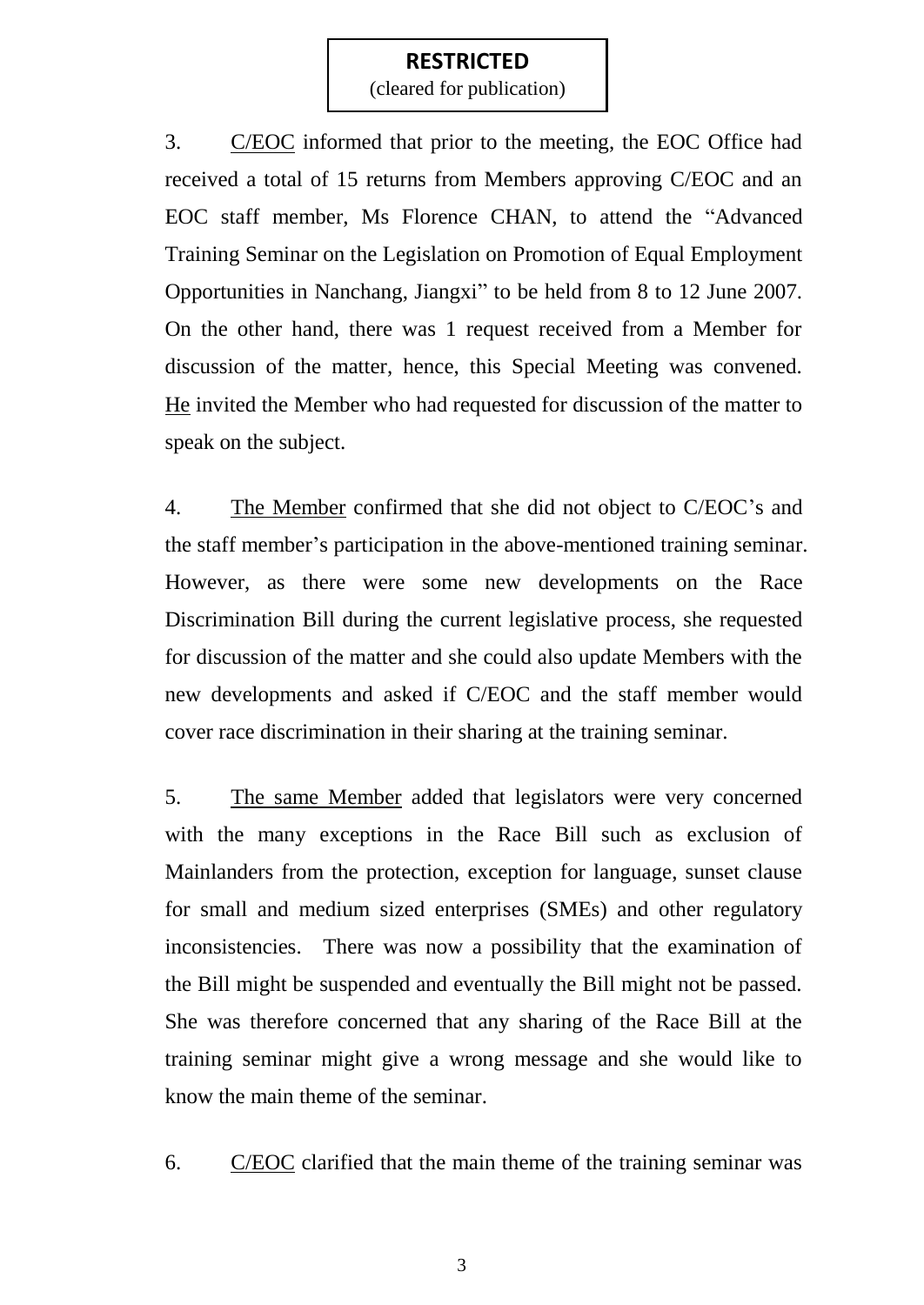(cleared for publication)

on "Legislating against Discrimination in Employment". In August 2005, the Discrimination (Employment & Occupation) Convention (ILO No. 111) was ratified by the National People's Congress. Combating discrimination in employment would now be an important legislative task in China. Accordingly, EOC's participation would focus on the basic concepts of anti-discrimination and EOC's experience in enforcing the 3 existing anti-discrimination legislation with emphasis on the employment related areas. For race discrimination, since the Race Discrimination Bill was still in the legislative process in Hong Kong, it would not be covered.

7. With C/EOC's clarification, Members have no further views and the decision to participate in the seminar was approved in accordance with the votes received via paper circulation.

## **Existing Procedures of Seeking Members' Approval via Paper Circulation**

8. Discussions ensued on the existing procedures of seeking Members' decision on matters via paper circulation.

9. A Member expressed some concerns on the policy of seeking advice from Members via paper circulation. She opined that where practicable, decision should be made at a meeting whereby the subject matter could be fully discussed if required. A number of Members appreciated the option for Members to request for discussion of the subject matter in a meeting before a decision was made under the existing paper circulation practice.

10. Another Member opined that for matters of a relatively simple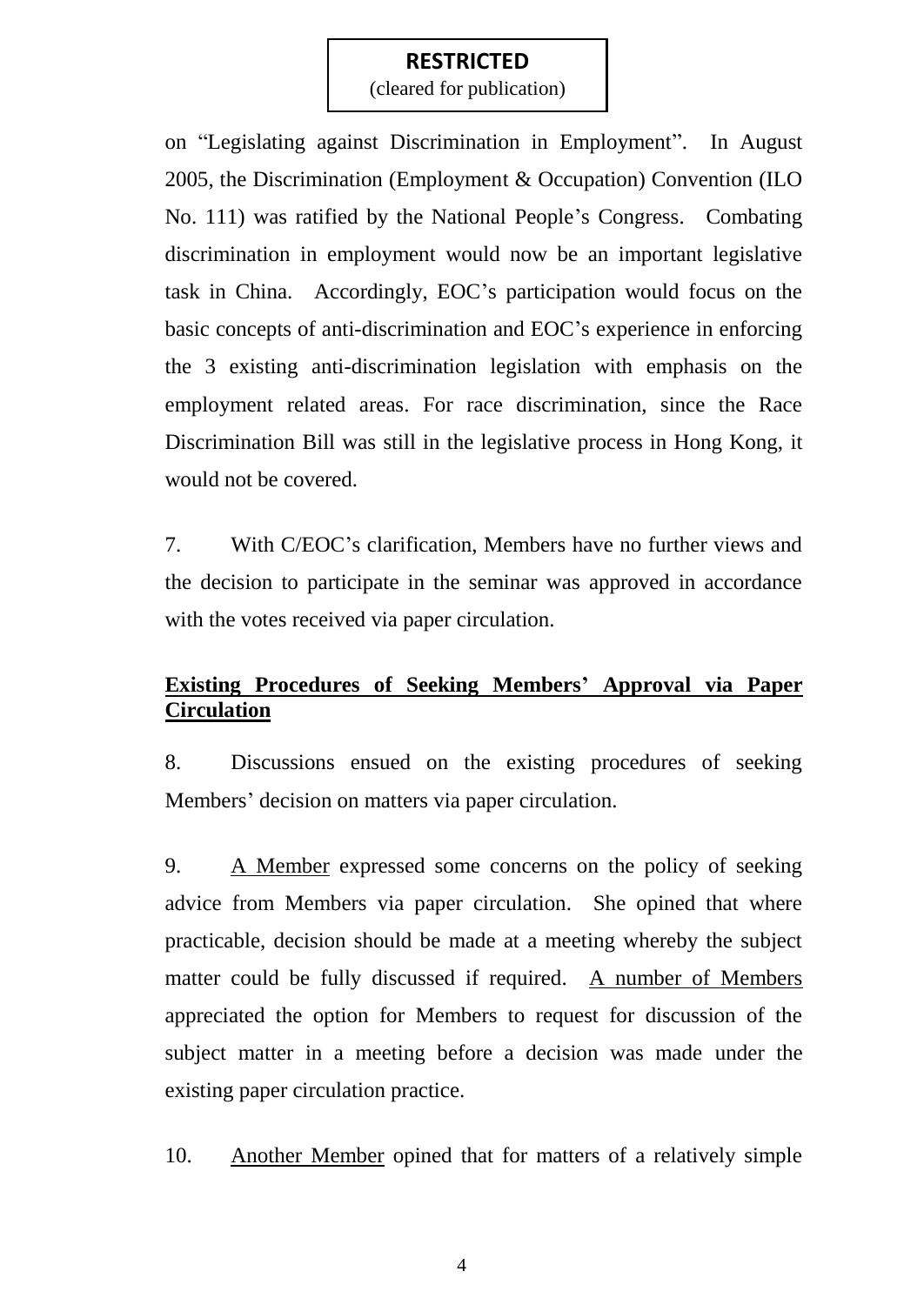(cleared for publication)

nature, it would be efficient to seek Members' approval via paper circulation, and for matters of a relatively complex nature, they could be discussed at meetings. C/EOC responded that administratively it might be difficult at times to delineate matters into simple or complex nature.

11. It was also confirmed that generally speaking, advice sought via paper circulation would be matters of a more routine nature, or matters which Members were conversant with and there was an urgency for a decision to be made.

12. To ensure that all Members were conversant with the procedures for meetings as detailed in EOC Paper No.  $9/2005$  discussed at the  $51<sup>st</sup>$ EOC Meeting held on 2 June 2005, DPA informed that the EOC Office was in the process of producing a booklet on "Procedures for Meeting and Related Matters" to be issued to Members with an aim to facilitate their understanding and ease of reference.

13. C/EOC said that as the meeting procedures had been adopted for some years, there could always be room for improvement. He suggested Members to give more thoughts to this matter, particularly on any refinements required, and to provide suggestions in a separate meeting.

#### **Expressing EOC's or Members' Views on Race Discrimination Bill**

14. A Member took the opportunity to enquire if Members could express their views on the Race Discrimination Bill when being approached by the media, and what was EOC's position on the Bill.

15. C/EOC responded that it was understandable for the public to